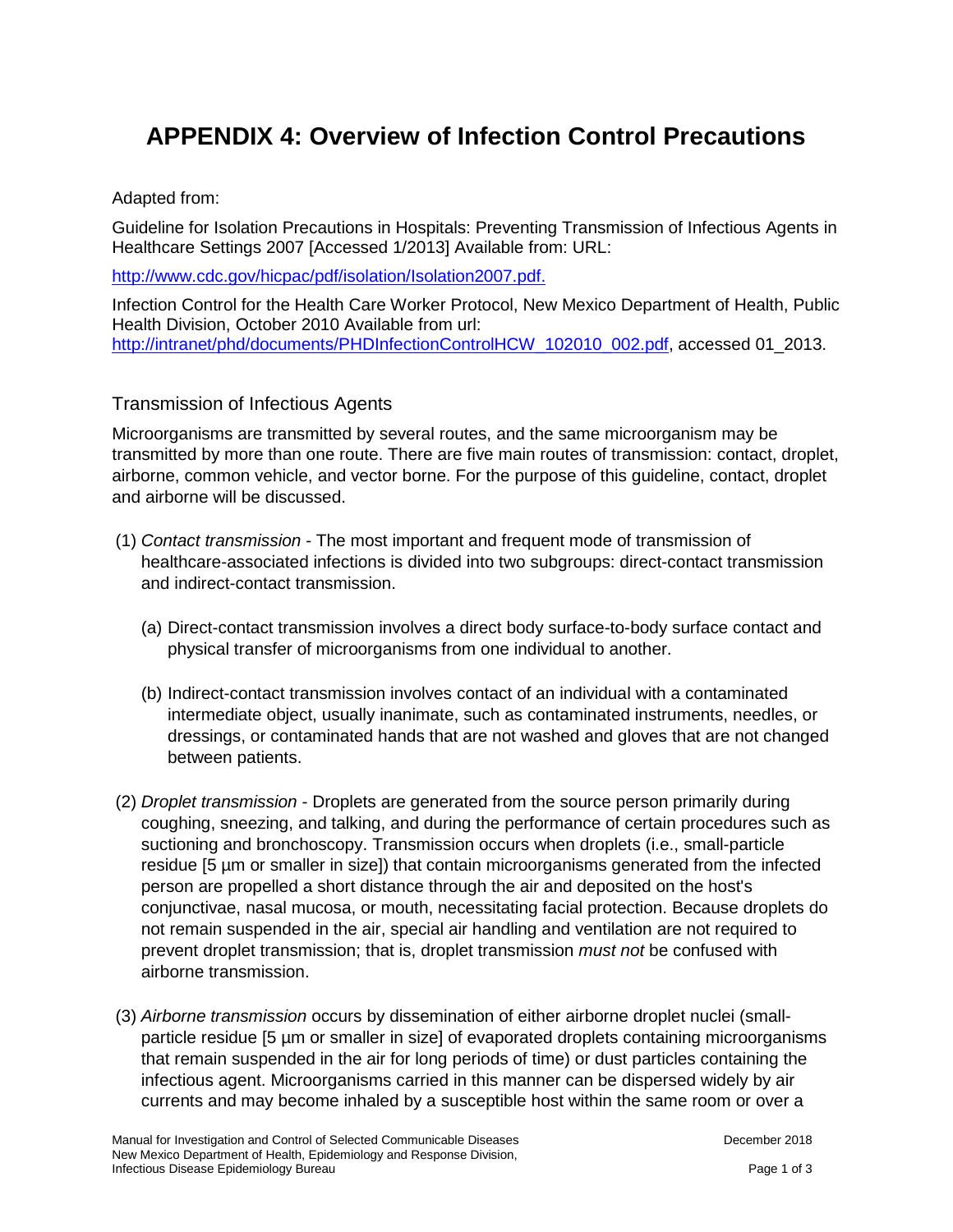longer distance from the source patient, depending on environmental factors; therefore, special air handling and ventilation are required to prevent airborne transmission. Microorganisms transmitted by airborne transmission include *Mycobacterium tuberculosis* and the rubeola and varicella viruses.

# **Standard Precautions**

## **Hand Hygiene**

Hand washing is the single most important method to prevent transmission of infectious agents.

Hands should be washed:

- Before and after each patient contact.
- After exposure to blood or potentially infectious body fluid.
- Between dirty and clean procedures.
- Before putting on gloves
- Immediately after removing gloves.
- Before and after performing invasive procedures.
- After using the restroom.
- Whenever they are visibly soiled.

Routine hand washing is performed by covering the hands with soap and vigorously rubbing all surfaces of the hands for at least 20 seconds. Liquid soap in pump dispensers is recommended. Paper towels are recommended for hand drying. Alcohol-based waterless hand washing solutions are appropriate when hands are not visibly soiled. The waterless solutions are high in alcohol and can be drying to the skin. Hand lotions are recommended to prevent or minimize skin dryness and irritation, but only lotions that are not petroleum-based. When exposure to spores (e.g., *Clostridium difficile*) or norovirus is likely, hand washing with soap and water is recommended.

### **Personal Protective Equipment**

Standard precautions should be used in the care of every client to prevent transmission of all infectious agents.

Gloves should be available for use by all health care personnel. Gloves should be worn when contact with blood, body fluids, secretions, excretions, items contaminated with these fluids or nonintact skin, is anticipated. Gloves do not need to be worn for routine well care. Gloves should also be changed for each blood draw. When gloves are used, hands should be washed after gloves are removed because contamination can occur during removal or from a break in the glove. Hands should be washed before donning sterile gloves. Masks, face shields, and protective eyewear should be worn if splashing of body fluids is anticipated. When soiling of clothes with blood, body fluids, secretions, or excretions is highly likely, gowns can be worn. Water impermeable gowns are needed if splashes of blood or blood-containing body fluids might occur.